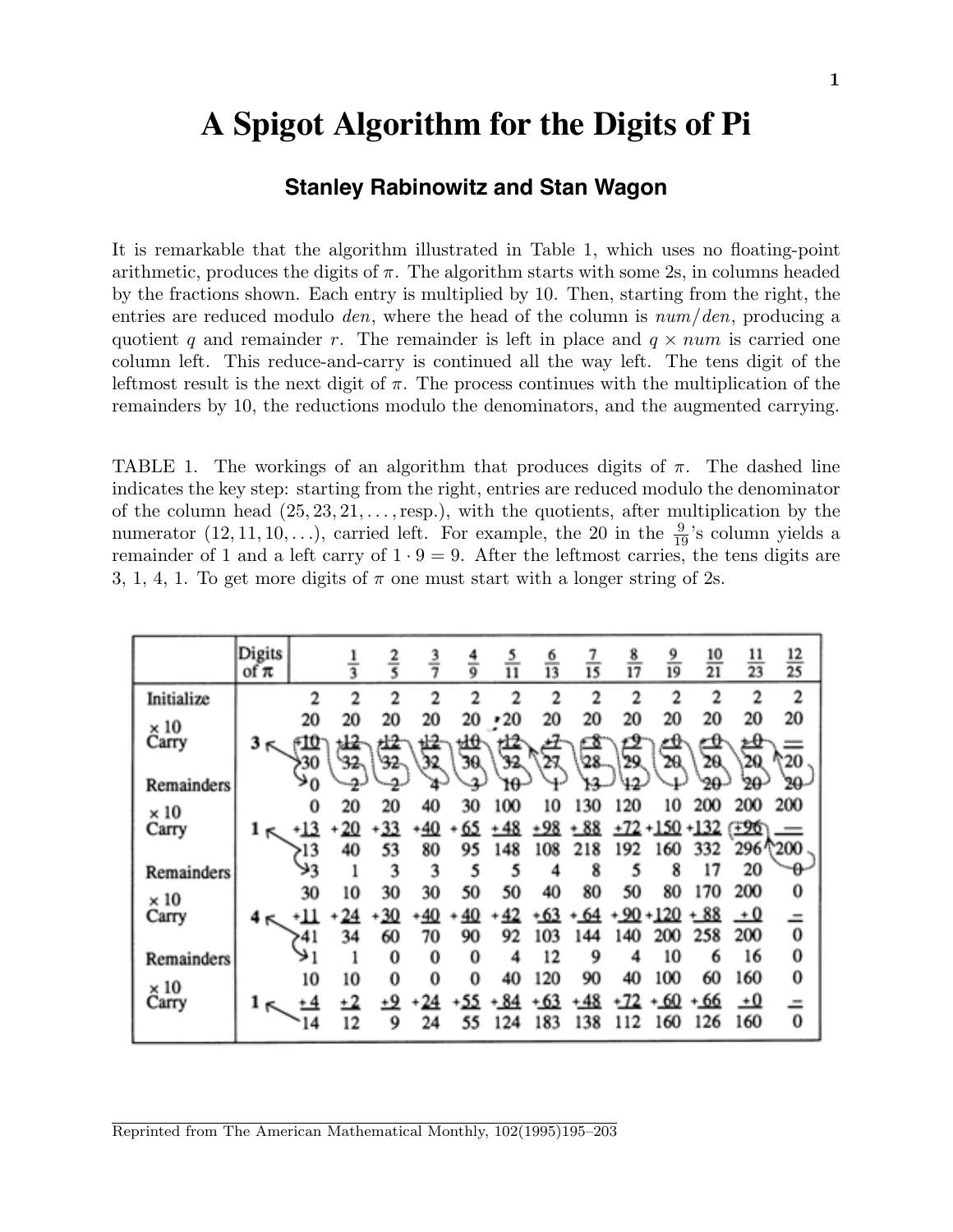This algorithm is a "spigot" algorithm: it pumps out digits one at a time and does not use the digits after they are computed. Moreover, the digits are generated without any use of high-precision (or low-precision) operations on floating-point real numbers; the entire algorithm uses only ordinary integer arithmetic on relatively small integers. For example, to obtain the first 5*,*000 digits of *π* requires only arithmetic operations on integers less than 600*,*000*,*000. Although high-precision floating-point routines are built up from integer operations, the algorithms in this paper are quite simple and do not simulate floating-point computations.

In order to motivate the *π*-algorithm, we first discuss the much simpler case of *e*, for which a spigot algorithm was discovered by Sale [**Sale**]. His algorithm is the basis of the discussion in §1.

**1. A NUMBER SYSTEM IN WHICH** *e***'s DIGITS ARE PERIODIC.** A real number's decimal representation may be interpreted as an infinitely nested expression; for example:

$$
\sqrt{2} = 1.41421356\ldots = 1 + \frac{1}{10} \left( 4 + \frac{1}{10} \left( 1 + \frac{1}{10} \left( 4 + \frac{1}{10} \left( 2 + \frac{1}{10} \left( 1 + \cdots \right) \right) \right) \right) \right).
$$

Some interesting and useful representations may be obtained if we change the basesequence, which in the case above is  $(\frac{1}{10}, \frac{1}{10}, \frac{1}{10}, \frac{1}{10}, \ldots)$ . For example, using the base  $\mathbf{b} = \left(\frac{1}{2}, \frac{1}{3}, \frac{1}{4}, \frac{1}{5}, \ldots\right)$  yields the following form, called a *mixed-radix* representation (see [**Knu**, §4*.*1]):

$$
a_0 + \frac{1}{2} \left( a_1 + \frac{1}{3} \left( a_2 + \frac{1}{4} \left( a_3 + \frac{1}{5} \left( a_4 + \frac{1}{6} \left( a_5 + \cdots \right) \right) \right) \right) \right),
$$

where the  $a_i$  (the *digits*) are nonnegative integers. If  $0 \le a_i \le i$  for  $i \ge 1$ , the representation is called *regular*. Mixed-radix representations will be denoted by  $(a_0; a_1, a_2, a_3, a_4, \ldots)$ **b.** For base **b**, every positive real number has a regular representation and representations are unique provided we exclude representations that terminate with maximal digits (otherwise, for example,  $\frac{1}{2} = (0; 1, 0, 0, \ldots)$ **b** =  $(0; 0, 2, 3, 4, 5, 6, \ldots)$ **b**); from now on and for all bases, we exclude such representations. The proof of the following Lemma is in Appendix 1.

#### **Lemma 1**

- (a) If  $i \ge 1$ ,  $(0; 0, 0, \ldots, 0, a_i, a_{i+1}, \ldots)$   $\mathbf{b} < \frac{1}{i!}$ ; in particular,  $(0; a_1, a_2, a_3, a_4, \ldots)$   $\mathbf{b} < 1$ .
- (b) Representations using the mixed-radix base **b** are unique.
- (c) The integer part of  $(a_0; a_1, a_2, a_3, a_4, \ldots)$  is  $a_0$  and the fractional part is  $(0; a_1, a_2, a_3, a_4, \ldots)$ **b**.

In this number system some irrationals become periodic. For example  $e = (2; 1, 1, 1, 1, \ldots)$ **b**; this is just a restatement of the infinite series  $\sum \frac{1}{i!}$  as

$$
1 + \frac{1}{1} \left( 1 + \frac{1}{2} \left( 1 + \frac{1}{3} \left( 1 + \frac{1}{4} \left( 1 + \frac{1}{5} \left( 1 + \cdots \right) \right) \right) \right) \right).
$$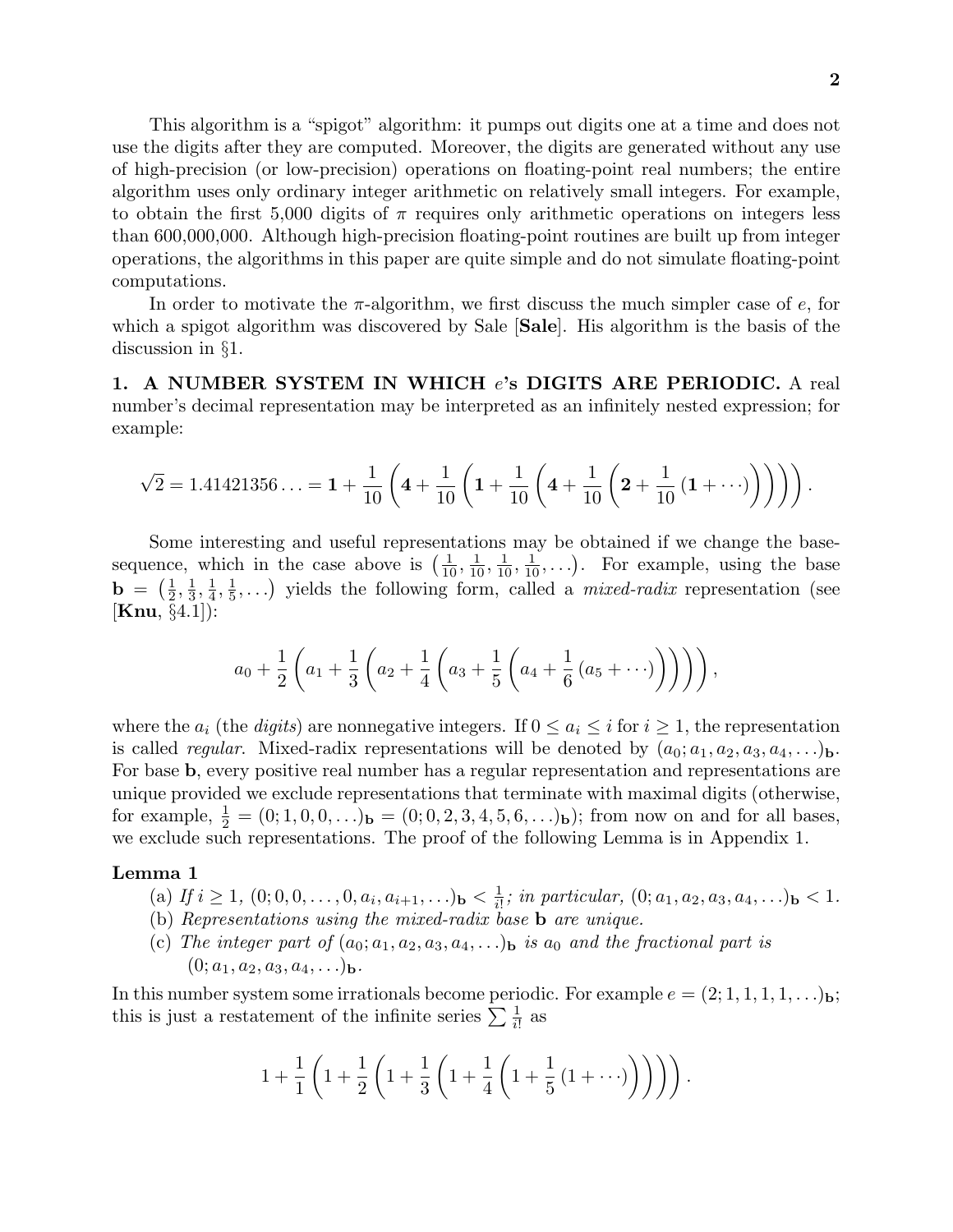Rational numbers in this system correspond to digit-sequences that terminate (Appendix 1, Lemma 2).

The decimal digits of a real number *x* in [0*,* 10) can be obtained by taking the integer part of  $x$ , multiplying its fractional part by 10, taking the integer part of the result, multiply the resulting fractional part by 10, and so on. In some mixed-radix bases, this is especially simple. If  $x = (a_0; a_1, a_2, \ldots, a_n)$ **b**, then  $10x = (10a_0; 10a_1, 10a_2, 10a_3, \ldots, 10a_n)$ **b**. The latter may not be a regular expression: some digits may be too big. But we can decrease digits by reducing them modulo *i*, where *i* is the denominator of the corresponding element of **b**. Starting these reductions at the right end, we carry the quotients left, eventually getting the regular representation of 10*x*. Thus multiplying by 10 is algorithmically straightforward. Taking the integer and fractional parts for **b**-representations is also easy, thanks to Lemma 1(c).

We can now give the algorithm to get the first *n* base-10 digits of *e*. A proof of correctness — the error analysis showing that  $n+2$  mixed-radix digits suffice<sup>1</sup> to get *n* base-10 digits — is given as Lemma 3 in Appendix 1.

## **Algorithm** *e***-**spigot

- 1. Initialize: Let the first digit be 2 and initialize an array *A* of length *n* + 1 to  $(1, 1, 1, \ldots, 1).$
- 2. Repeat  $n-1$  times:

Multiply by 10: Multiply each entry of *A* by 10.

Take the fractional part: Starting from the right, reduce the *i*th entry of *A* modulo  $i+1$ , carrying the quotient one place left.

Output the next digit: The final quotient is the next digit of *e*.

The first few steps of this algorithm, starting with an array of 10 1s (this corresponds to 11 mixed-radix digits, good for 9 digits of *e*; only 5 are shown), are displayed in Table 2.

<sup>1</sup> Any digit-producing algorithm for a presumed-normal number *x* suffers from a drawback that, although unlikely, can impinge on the result. If *x* is between 1 and 10 and the algorithm says that the first 100 digits of  $x$  are, say,  $4, 6, 5, 0, 7, \ldots, 3, 9, 9, 9, 9, 9$  then one cannot be sure that the last 6 digits are correct. They will be the digits of a certain approximation to x that is within  $5 \cdot 10^{-100}$  of the true value. One cannot simply go farther until a non-9 is reached, because memory allocations must be made in advance. The user must realize that a terminating string of 9s is a red flag concerning those digits and even with no 9s, the last digit might be incorrect. In practice, one might ask for, say, 6 extra digits, reducing the odds of this problem to one in a million.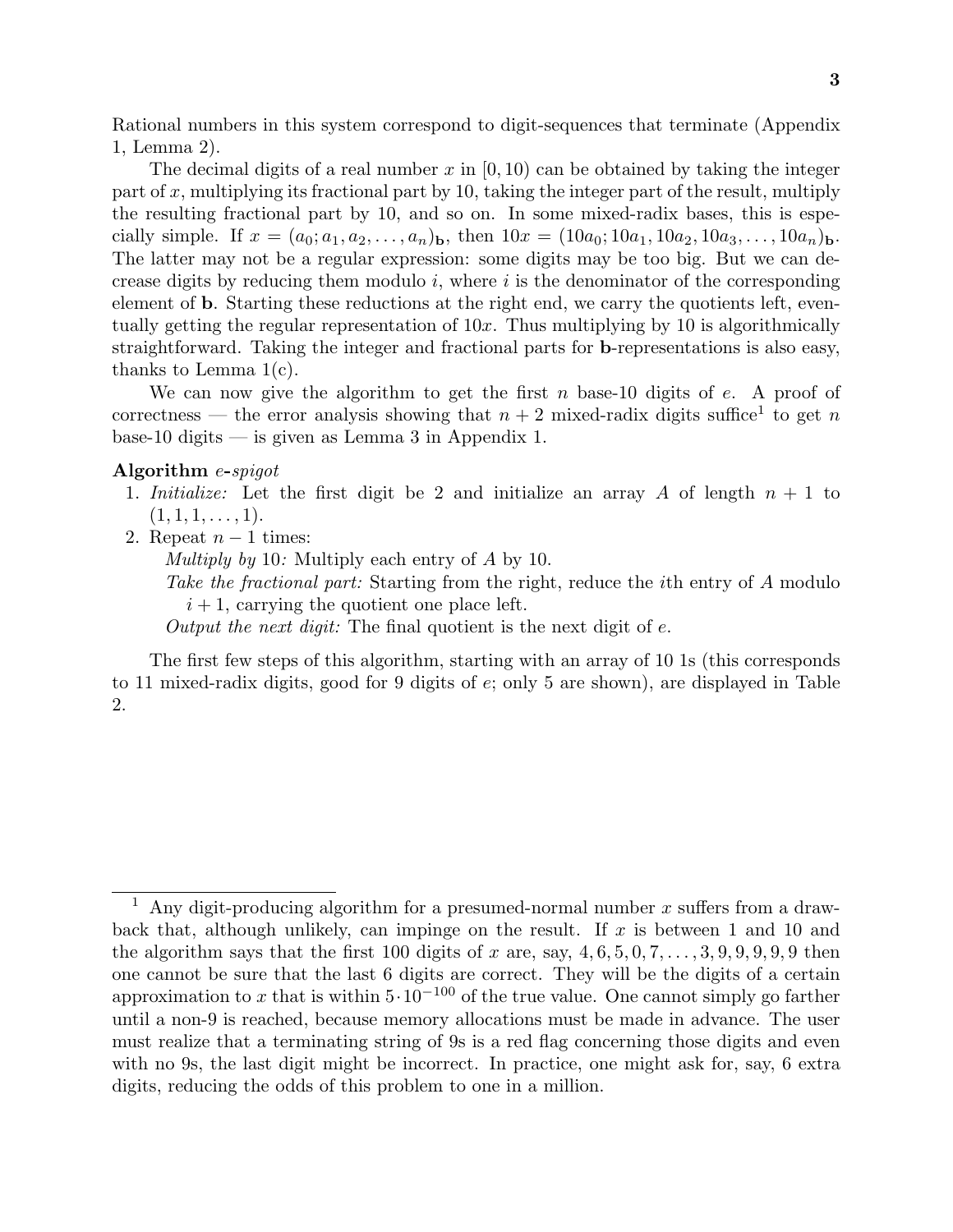TABLE 2. The workings of a spigot algorithm for the digits of *e* (in bold). The reductions in the column headed  $\frac{1}{i}$  are performed modulo *i*. The leftmost base-10 real numbers are the values of the rows viewed as mixed-radix representations. Since only 11 mixed-radix digits start the algorithm, the first base-10 number is only an approximation to *e*.

| Base 10                             |        | $^{1}/_{2}$         | $\frac{1}{3}$               | 1/4                   | $\frac{1}{5}$         | $\frac{1}{6}$              | 1/7                        | $^{1}/_{8}$           | 1/9                               | $^{1/10}$            | 1/11                 |
|-------------------------------------|--------|---------------------|-----------------------------|-----------------------|-----------------------|----------------------------|----------------------------|-----------------------|-----------------------------------|----------------------|----------------------|
| 2.718281826<br>7.18281826<br>camies | 2<br>7 | 10<br>$\pm 3$       | 10                          | 10<br>$_{\pm 2}$      | 10<br>±l              | 10<br>±l                   | 10<br>ᆋ                    | ı<br>10<br>ŦŢ         | 10<br>ŦŢ                          | 10<br>±Ω             | 1<br>10              |
| 0.18281826                          |        | 14<br>0             | $\frac{+3}{13}$             | 12<br>0               | 11                    | 11<br>5                    | 11<br>4                    | 11<br>3               | 11<br>2                           | 10<br>0              | $\equiv$<br>10<br>10 |
| 1.8281826<br>camies                 |        | 0<br>$\pm 3$        | 10<br>$\overline{10}$<br>10 | 0<br>$\pm 3$<br>3     | 10<br><u>+9</u><br>19 | 50<br><u>+6</u><br>56      | 40<br>$\pm 4$<br>44        | 30<br>$\frac{+2}{32}$ | 20<br>£Ω<br>20                    | 0<br>±2<br>9         | 100<br>≕<br>100      |
| 0.8281826<br>8.281826<br>camies     | 8      | 10<br><u>+6</u>     | 10<br>±2                    | 3<br>30<br>$_{\pm 8}$ | 4<br>40               | $\overline{2}$<br>20<br>±2 | $\overline{2}$<br>20<br>£Ω | 0<br>0<br>±3          | 2<br>20                           | 9<br>90              | 10<br>               |
| 0.281826                            |        | 16<br>0             | 19                          | 38<br>2               | $\frac{+3}{43}$<br>3  | 22<br>4                    | 20<br>6                    | 3 3                   | $\frac{+9}{29}$<br>$\overline{c}$ | $\frac{10}{90}$<br>0 | 10<br>10             |
| 2.81826<br>carries                  | 2      | $\bf{0}$<br>±5<br>5 | 10<br><u>+6</u><br>16       | 20<br>±Z<br>27        | 30<br><u>+8</u><br>38 | 40<br>±2<br>49             | 60<br><u>+4</u><br>64      | 30<br>±2<br>32        | 20<br><u>+0</u><br>20             | 0<br>±2<br>9         | 100<br><br>100       |
| 0.81826                             |        |                     | ı                           | 3                     | 3                     |                            |                            | 0                     | 2                                 | 9                    |                      |

**2. A SPIGOT FOR DIGITS OF**  $\pi$ . The ideas of §1 lead to a spigot algorithm for  $\pi$ , but there are additional complexities and additional interesting questions that distinguish *π* from *e*. Our starting point is the following moderately well-known series:

$$
\pi = \sum_{i=0}^{\infty} \frac{(i!)^2 2^{i+1}}{(2i+1)!} .
$$

This series can be derived from the Wallis product for  $\pi$ ; another approach uses an acceleration technique called Euler's transform applied to the series  $\pi = 4 - \frac{4}{3} + \frac{4}{5} - \frac{4}{7} + \cdots$ . These proofs, together with three others and references to earlier sources, may be found in [Li]. We let k!! denote the product  $1 \cdot 3 \cdot 5 \cdots k$  for odd integers k; then the series is equivalent to

$$
\frac{\pi}{2} = \sum_{i=0}^{\infty} \frac{i!}{(2i+1)!!} = 1 + \frac{1}{3} + \frac{1 \cdot 2}{3 \cdot 5} + \frac{1 \cdot 2 \cdot 3}{3 \cdot 5 \cdot 7} + \cdots,
$$

which expands to become

$$
\frac{\pi}{2} = 1 + \frac{1}{3} \left( 1 + \frac{2}{5} \left( 1 + \frac{3}{7} \left( 1 + \frac{4}{9} \left( 1 + \cdots \right) \right) \right) \right).
$$

This last expression leads to the mixed-radix base  $\mathbf{c} = \left(\frac{1}{3}, \frac{2}{5}, \frac{3}{7}, \frac{4}{9}, \ldots\right)$ , with respect to which  $\pi$  is simply  $(2; 2, 2, 2, 2, 2, ...)$ **c**. For a regular representation in base **c**, the digit in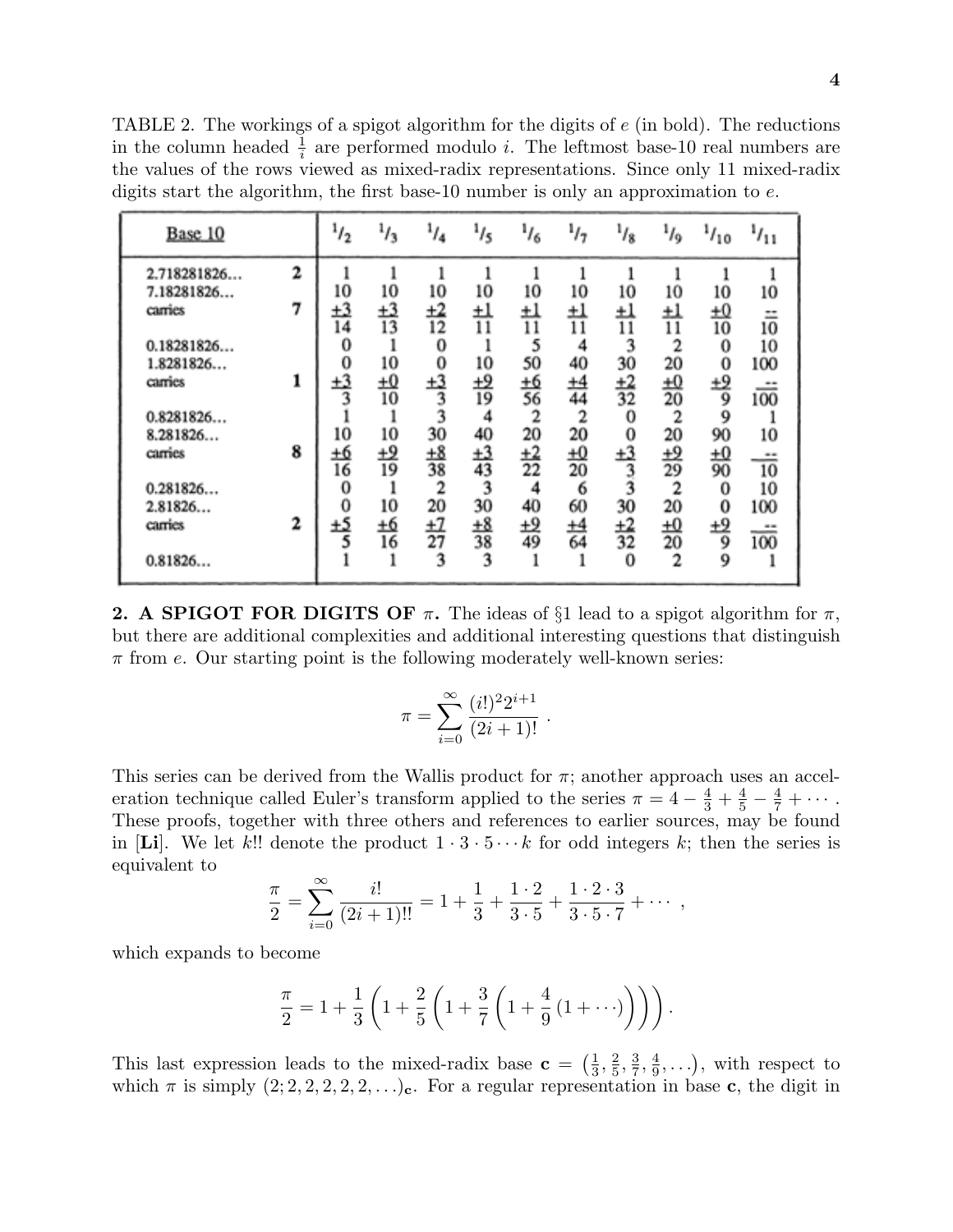the *i*th place must lie in the interval  $[0, 2i]$ . Unfortunately, base **c** is less accommodating than **b**.

**Lemma 4** (Proof in Appendix 1). The base-**c** number with maximal digits, (0; 2*,* 4*,* 6*,* 8*,...*), represents 2; hence regular representations of the form  $(0; a, b, c, \ldots)_{c}$  lie between 0 and 2.

Lemma 4 implies that **c**-representations are not unique. For example,  $(0; 0, 4, 6, 8, \ldots)$ **c**  $= 2 - \frac{2}{3} = \frac{4}{3}$ , whence  $(0, 0, 2, 3, 4, ...)$ **c** =  $\frac{2}{3} = (0, 2, 0, 0, 0, ...)$ **c**. More relevant algorithmically, integer and fractional parts using **c** are not straightforward, as they are for **b**. The integer part of  $(a_0; a_1, a_2, \ldots)$ **c** is either  $a_0$  or  $a_0+1$  according as  $(0; a_1, a_2, \ldots)$  is in  $[0,1)$  or  $(1, 2)$ . This problem is surmounted by leaving the units digit of  $a_0$  in place during the next iteration and calling the tens digit of  $a_0$  a *predigit*. The predigits must be temporarily held because occasionally (once every 20 iterations, roughly) the next predigit is a 10; this will happen when the carry, which is between 0 and 19, is greater than 10 and, simultaneously, the leftover units digit of  $a_0$  is 9, which becomes 90 in the multiply-by-10 step. This event requires that the held number be increased by 1 before being released. Specific details of the algorithm follow; the presentation at the beginning of this paper sidestepped the problem of the occasional 10. The proof that  $|10n/3|$  mixed-radix digits suffice for *n* digits of *π* is in Appendix 1 (Lemma 5). Appendix 2 contains a Pascal implementation of this algorithm.

#### **Algorithm** *π***-**spigot

- 1. *Initialize:* Let  $A = (2, 2, 2, 2, ..., 2)$  be an array of length  $|10n/3|$ .
- 2. Repeat *n* times:

Multiply by 10: Multiply each entry of *A* by 10.

- Put A into regular form: Starting from the right, reduce the *i*th element of *A* (corresponding to **c**-entry  $(i-1)/(2i-1)$ ) modulo  $2i-1$ , to get a quotient *q* and a remainder *r*. Leave *r* in place and carry *q*(*i*−1) one place left. The last integer carried (from the position where  $i - 1 = 2$ ) may be as large as 19.
- Get the next predigit: Reduce the leftmost entry of A (which is at most  $109$ ]=  $(9 \cdot 10 + 19)$  modulo 10. The quotient, *q*, is the new predigit of  $\pi$ , the remainder staying in place.
- Adjust the predigits: If *q* is neither 9 nor 10, release the held predigits as true digits of  $\pi$  and hold  $q$ . If  $q$  is 9, add  $q$  to the queue of held predigits. If  $q$  is 10 then:
	- set the current predigit to 0 and hold it;
	- increase all other held predigits by 1 (9 becomes 0);
	- release as true digits of  $\pi$  all but the current held predigit.

This algorithm uses only integer arithmetic and is easy to program. The table at the beginning of the paper shows it in action, starting with 13 mixed-radix digits of  $\pi$  (good for 4 base-10 digits). To clarify the working of the algorithm, note that the (finite) first row of Table 1 is a mixed-radix representation of 3*.*1414796 *...*, the second row represents 31*.*414796 *...*, the fifth row represents 1*.*414796 *...*, the sixth row is 14*.*14796 *...*, the ninth row is 4*.*14796 *...*, and so on. Table 3 shows the result of a computation using a larger initial array; the holding aspect does not become relevant until the 32nd digit.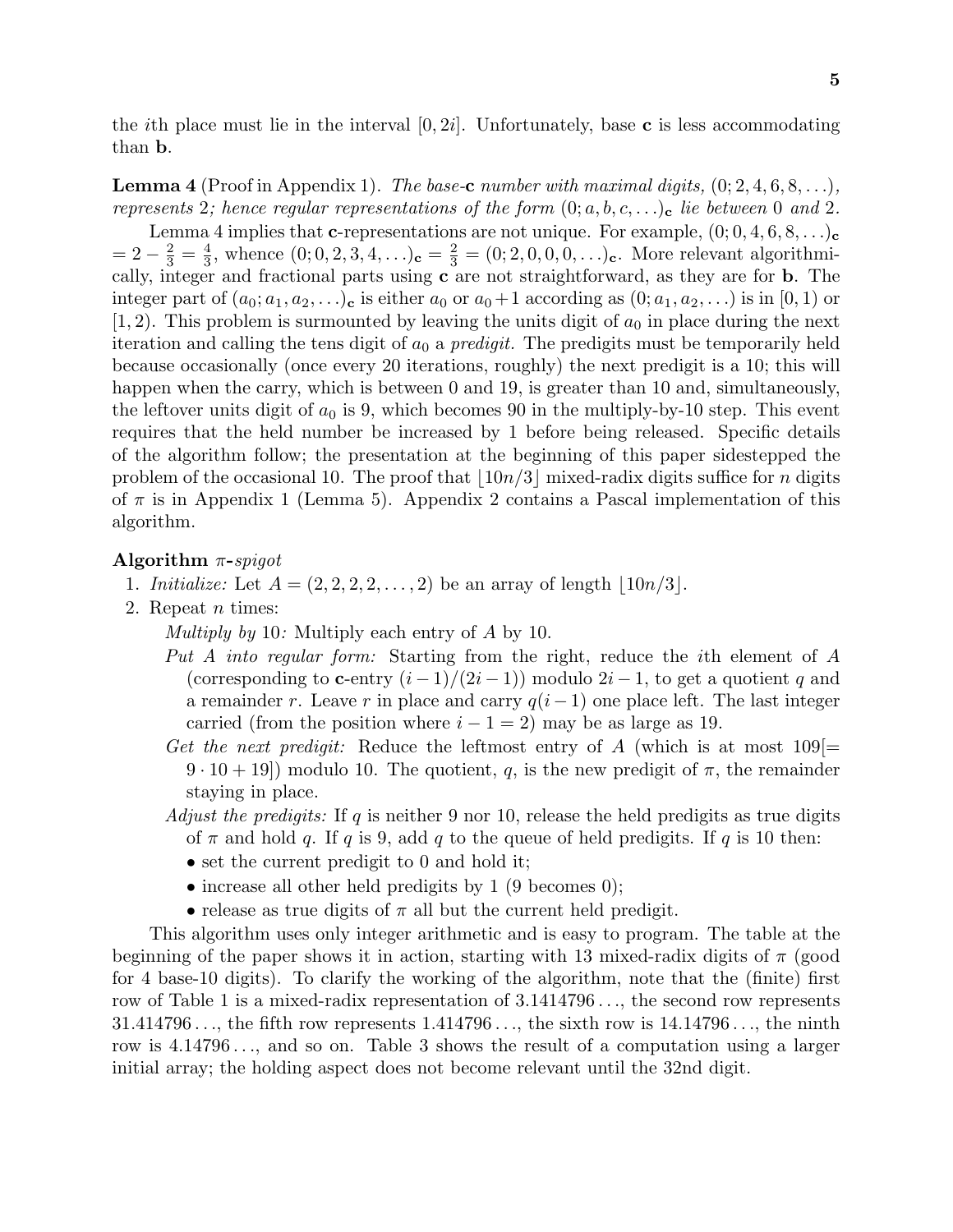TABLE 3. The actual digits of *π* (bottom) compared to the sequence of leftmost base-**c** digits for 35 iterations with a starting array of 116 2s (good for 35 digits). At the 32nd iteration a 102 shows up, yielding a predigit of 10.

15 58 92 26 64 53 35 58 89 97 78 92 32 23 38 84 45 62 26 63 32 27 78 94 49 102 28 87 9 7 9 3 2 3 8 4 6 2 3 5 9 5  $028$ 

We repeat that the algorithm uses only integer operations. To get 5*,*000 digits of *π* requires only integer arithmetic on numbers less than 600*,*000*,*000. The algorithm leads naturally to the question of improving it to one that is essentially as simple as *e*-spigot.

Question. Is there a base **d** of rationals such that  $\pi$  has a **d**-representation that is periodic, or an arithmetic progression, and such that  $a_0$  is always the integer part of  $(a_0; a_1, a_2, \ldots)$ **d**?

Gosper [Gos, p. 32] has discovered a series for  $\pi$  that brings us tantalizingly close to spigot-perfection:

$$
\pi = 3 + \frac{1}{60}8 + \frac{1}{60} \frac{2 \cdot 3}{7 \cdot 8 \cdot 3} 13 + \frac{1}{60} \frac{2 \cdot 3}{7 \cdot 8 \cdot 3} \frac{3 \cdot 5}{10 \cdot 11 \cdot 3} 18 + \frac{1}{60} \frac{2 \cdot 3}{7 \cdot 8 \cdot 3} \frac{3 \cdot 5}{10 \cdot 11 \cdot 3} \frac{4 \cdot 7}{13 \cdot 14 \cdot 3} 23 + \cdots
$$

He obtained this series by using a refinement of the Euler transform on  $4 - \frac{4}{3} + \frac{4}{5} - \frac{4}{7} + \cdots$ . Gosper's series leads to the base  $\mathbf{d} = (\frac{1}{60}, \frac{6}{168}, \frac{15}{330}, \frac{28}{546}, \ldots)$ , with respect to which  $\pi$  is  $(3, 8, 13, 18, \ldots)$ . A computation shows that  $(0, 59, 167, 329, 545, \ldots)$ **d** = 1.092..., a substantial improvement over the 2 that arose for **c**. Under the usual randomness assumption for *π*'s digits, the odds of a bad predigit in base **c** are 1 in 20, while in base **d** they decrease to less than 1 in 110; this is because a **d**-predigit of 10 occurs only when the remainder is a 9 (which becomes 90) and the carry is a 10. The former happens 10% of the time, while the latter happens no more than once in 11 iterations because the carry is the integer part of a real between 0 and 10*.*93. So base **d** is within 1% of spigot-perfection. Because Gosper's series converges more quickly than the one we used, it has less memory requirements: *n* digits of  $\pi$  require an initial array of length  $n$ ; however, the arithmetic on the array will involve integers larger than those in an array of the same size using base **c**.

One way to improve the Gosper-series approach is to reduce the fractions in **d** to lowest terms. Then the regular number with maximal digits is  $(0; 59, 27, 21, 38, \ldots)$ **d**, which equals 1*.*0000476468 *...* . It is not hard to see that the regular representation of *π* is unchanged in this new base. However, the work expended in reducing to lowest terms outweighs the gain made in reducing the number of times a 10 appears as a predigit. Thus it is likely that an affirmative answer to the question above is of more theoretical than practical interest.

The spigot algorithm for  $\pi$  is by no means competitive with the recently discovered fast algorithms (due to the Borwein brothers, the Chudnovsky brothers, and others) that have been used to compute hundreds of millions of digits of  $\pi$  (see [**BBB**]). But the spigot algorithm does have the advantage of avoiding all floating-point computations; thus it is easily implemented on a home computer where it can produce thousands of digits in a few minutes. Moreover, it gives the result directly in base 10 (most other *π*-algorithms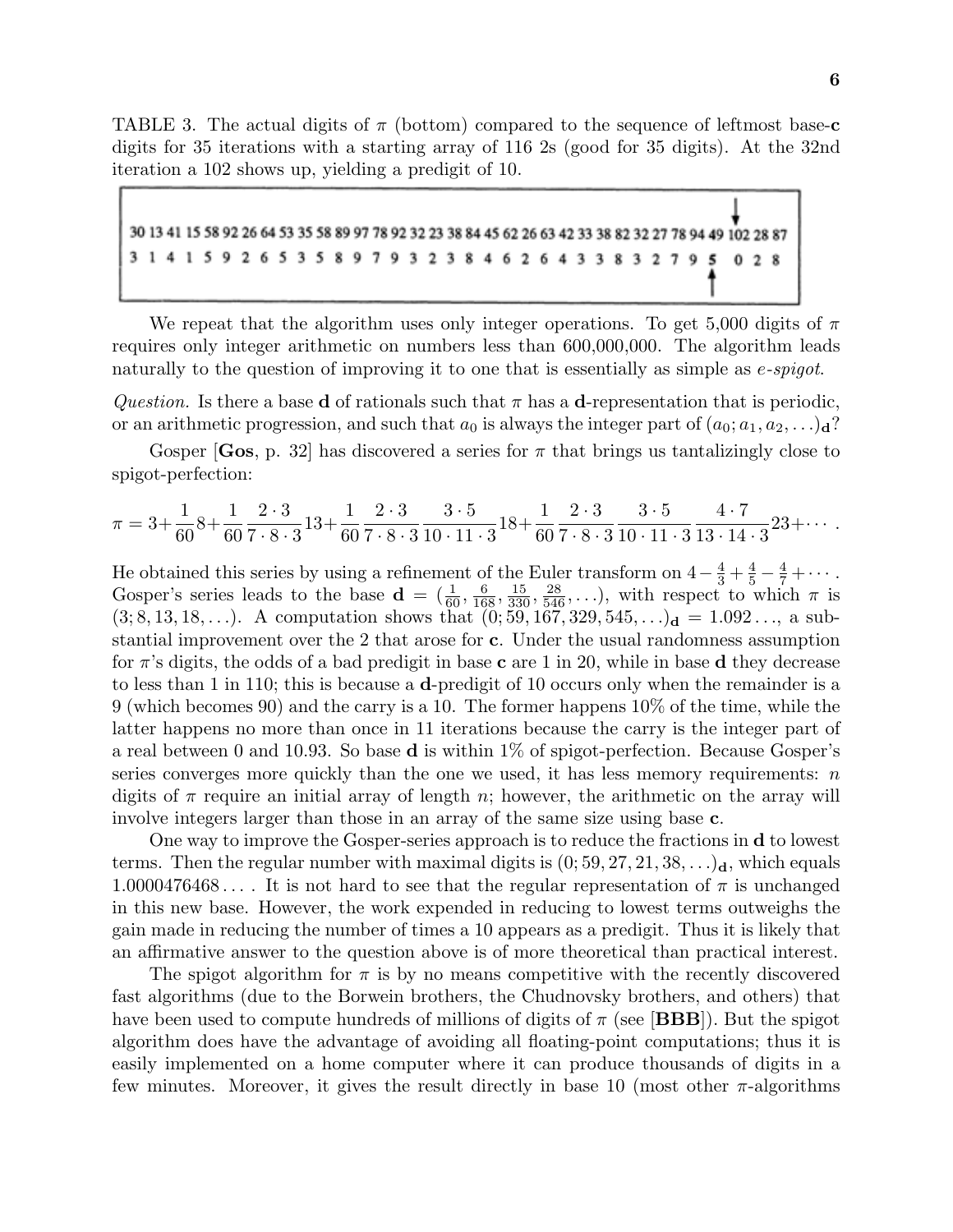produce the result in binary or some internal format and a second pass must be made to obtain decimal digits).

The algorithm given here can be made to run faster by outputting multiple digits at a time. For example, to get five decimal digits at a time, simply compute the digits of *π* using base 100*,*000. This can be done by multiplying by 100*,*000 instead of 10 in the main step. The integer part is then the next "digit" in base 100*,*000.

If one is working in base 100*,*000 and knows in advance that the portion of digits to be computed does not contain the string 00000, then one can omit the lengthy part of the algorithm that adjusts the predigits. This can lead to an exceedingly short computer program. For example, Rabinowitz [**Rab**] used this idea to exhibit a 14-line Fortran program that outputs 1*,*000 decimal digits of *π*.

Finally, we mention that the algorithm can be parallelized, in which case it becomes blindingly fast up to about 10*,*000 digits.

For examples of spigot algorithms for other functions, see [**Abd**].

## **APPENDIX 1. FIVE LEMMAS**

#### **Lemma 1**

- (a). If  $i \ge 1$ ,  $(0; 0, 0, \ldots, 0, a_i, a_{i+1}, \ldots)$ **b**  $\lt \frac{1}{i}$ ; in particular,  $(0; a_1, a_2, a_3, a_4, \ldots)$ **b**  $\lt 1$ .
- (b). Representations using mixed-radix base **b** are unique.
- (c). The integer part of  $(a_0; a_1, a_2, a_3, a_4, \ldots)$  is  $a_0$  and the fractional part is  $(0; a_1, a_2, a_3, a_4, \ldots)$ **b**.

*Proof:* (a). It suffices to prove that  $\sum_{k=i+1}^{\infty} (k-1)/k! = 1/i!$ , which follows from the fact that the series telescopes to:

$$
\left(\frac{1}{i!}-\frac{1}{(i+1)!}\right)+\left(\frac{1}{(i+1)!}-\frac{1}{(i+2)!}\right)+\left(\frac{1}{(i+2)!}-\frac{1}{(i+3)!}\right)+\cdots.
$$

(b). Suppose  $(a_0; a_1, a_2, a_3, a_4, \ldots)$ **b** and  $(c_0; c_1, c_2, c_3, c_4, \ldots)$ **b** represent the same real number. Then, for some *i*,  $0 = \sum_{k=i}^{\infty} d_k / k!$ , where  $|d_k| < k$  and  $d_i \neq 0$ . But then  $|d_i|/i! \leq \sum_{k=i+1}^{\infty} |d_k|/k!$ , contradicting (a).

(c). This follows from (a).

**Lemma 2.** A positive number is rational iff its digits using the mixed-radix base **b** are eventually 0.

*Proof:* The reverse direction is obvious. For the forward direction we use a sublemma.

**Sublemma.** For any integers t and n, with  $0 \leq n < t$ , there are integers  $d_i$  in  $[0, i]$  such *that*  $n = d_1 t(t-1)(t-2)\cdots 4\cdot 3 + d_2 t(t-1)(t-2)\cdots 5\cdot 4 + \cdots + d_{t-3} t(t-1) + d_{t-2} t + d_{t-1}.$ 

*Proof:* By induction on *t*. If  $n < t!$  write *n* as  $qt + r$  with  $0 \le r < t$  and  $0 \le q < (t-1)!$ . By induction there is a sequence  $(d_1, d_2, \ldots, d_{t-3}, d_{t-2})$  that is a solution for *q* with respect to terms  $(t-1)(t-2)\cdots 4\cdot 3$ , and the like, whence  $(d_1, d_2, \ldots d_{t-3}, d_{t-2}, r)$  is a solution for *n* w.r.t. the terms  $t(t-1)(t-2)\cdots 4\cdot 3$ , and the like.

Returning to Lemma 2's proof, suppose a positive rational *s/t* is given. Use the sublemma to express  $s(t-1)!$  in the form  $d_1t(t-1)(t-2)\cdots 4\cdot 3 + d_2t(t-1)(t-2)\cdots 5\cdot$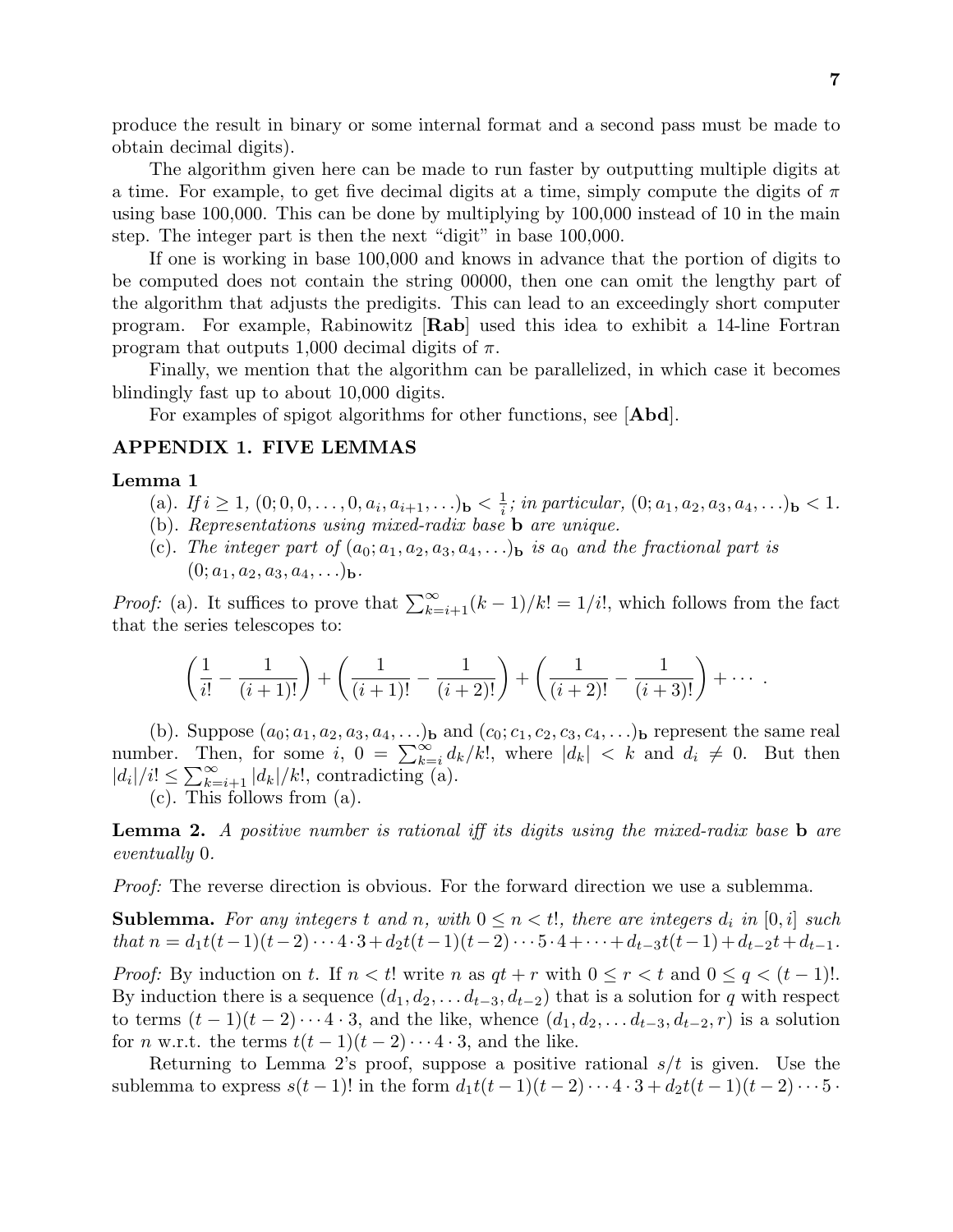$4 + \cdots + d_{t-3}t(t-1) + d_{t-2}t + d_{t-1}$ . Dividing by *t*! then yields a representation of *s/t* as a sum of reciprocals of factorials with appropriately small coefficients, which is the same as a terminating representation in the mixed-radix base **b**.

### **Lemma 3.** The algorithm for digits of *e* is correct.

Proof: It must be shown that *n*+2 mixed-radix digits of *e* suffice to get *n* base-10 digits of *e*. We first prove that if  $n \geq 28$  (= [10*e*]), then *n* mixed-radix digits suffice for *n* base-10 digits. Using *n* mixed-radix digits means we are actually getting the base-10 digits of  $e_n = (2; 1, 1, 1, \ldots, 1) = \sum_{i=0}^n 1/i!$ . Thus we must show that  $e - e_n \leq 5 \cdot 10^{-n}$  (see footnote at beginning of paper). A geometric series estimation of the tail of the series shows that  $e - e_n < 2/(n+1)!$ , and then Stirling's formula yields

$$
\frac{2}{(n+1)!} < \frac{1}{n!} < \left(\frac{e}{n}\right)^n < \left(\frac{1}{10}\right)^n.
$$

If  $n < 28$  then a direct computation of the digits shows that  $n + 2$  mixed-radix digits suffice.

**Lemma 4.** The base-**c** number with maximal digits,  $(0; 2, 4, 6, 8, \ldots)$ , represents 2; hence regular representations of the form  $(0; a, b, c, \ldots)$ <sub>c</sub> lie between 0 and 2.

Proof: Instead of giving a formal proof, we show how some Mathematica computations led to the result (and a proof). In terms of series, the lemma states that

$$
\sum_{i=0}^{\infty} \frac{(2i)i!}{(2i+1)!!} = 2.
$$

A rough calculation showed that the sum is near 2. Then a rational computation of the remainders — the differences between the partial sums and  $2$  — yielded the following sequence.

4 3 *,* 4 5 *,* 16  $rac{18}{35}$ ,  $\frac{16}{63}, \frac{32}{231}, \frac{32}{429}, \frac{256}{6435}, \frac{256}{12155}, \frac{512}{46189}, \frac{512}{88179}.$ 

The pattern in these remainders was found by dividing each by the preceding one, which yielded:

$$
\frac{3}{5}, \frac{4}{7}, \frac{5}{9}, \frac{6}{11}, \frac{7}{13}, \frac{8}{15}, \frac{9}{17}, \frac{10}{19}, \frac{11}{21}.
$$

Induction proves the pattern to be valid in general; it follows that the remainders have the closed form  $2^{n+1}/\binom{2n+1}{n}$ , which converges to 0, as claimed.

**Lemma 5.** The algorithm for digits of  $\pi$  is correct.

*Proof:* As for *e*, we look at  $\pi - \pi_m$ , where  $\pi_m = (2, 2, 2, \ldots, 2)_{c}$ . This error is the tail of our main series for  $\pi$ :  $\sum_{i=m}^{\infty} (i!)^2 2^{i+1} / (2i+1)!$ . This tail is less than twice its first term since each subsequent term is less than half its predecessor, leading us to study  $m!^22^{m+2}/(2m+1)$ 1)!. Splitting the denominator into evens and odds turns this into:  $m!2^2/(3\cdot5\cdots(2m+1))$ ,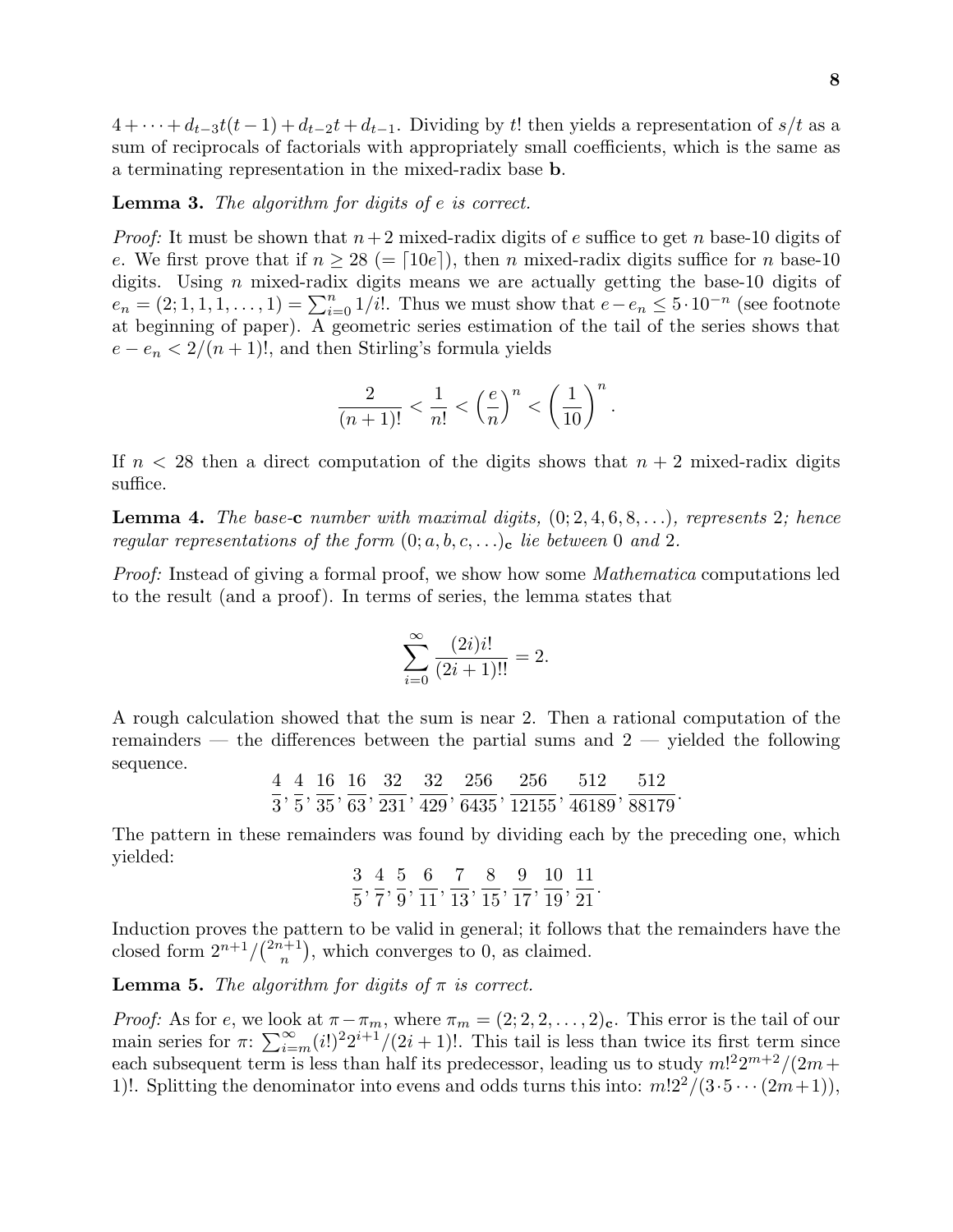which is less than  $\frac{2}{3}m!2^2/(2 \cdot 4 \cdots (2m))$ , or  $1/(3 \cdot 2^{m-1})$ . It is easy to see (using the fact that  $\frac{3}{10}$  < log<sub>10</sub> 2) that this last is less than  $5 \cdot 10^{-n}$  when  $m = \lfloor 10n/3 \rfloor$ , as claimed.

# **APPENDIX 2. PASCAL CODE**

The following program, for which we are grateful to Macalester student Simeon Simeonov, implements the algorithm *π*-spigot. This code makes use of the fact that the queue of predigits always has a pile of 9s to the right of its leftmost member, and so only this leftmost predigit and the number of 9s need be remembered. The program computes 1000 digits of  $\pi$  and requires a version of Pascal with a longint data type (32-bit integer).

```
Program Pi Spigot;
const n = 1000;len = 10*n div 3;
var i, j, k, q, x, nines, predigit : integer;
     a : array[1..len] of longint;
begin
 for j := 1 to len do a[j] := 2; {Start with 2s}
 nines := 0; predigit := 0 {First predict is a 0}for j := 1 to n do
 begin q := 0;
   for i := len downto 1 do \{Work backwards\}begin
     x := 10*a[i] + q*i;a[i] := x \mod (2*i-1);q := x div (2*i-1);
   end;
   a[1] := q \mod 10; q := q \text{ div } 10;if q = 9 then nines := nines + 1
   else if q = 10 then
        begin write(predigit+1);
          for k := 1 to nines do write(0); \{zeros\}predigit := 0; nines := 0end
        else begin
          write(predigit); predigit := q;
          if nines <> 0 then
          begin
            for k := 1 to nines do write(9);
            nines := 0end
        end
 end;
 writeln(predigit);
end.
```